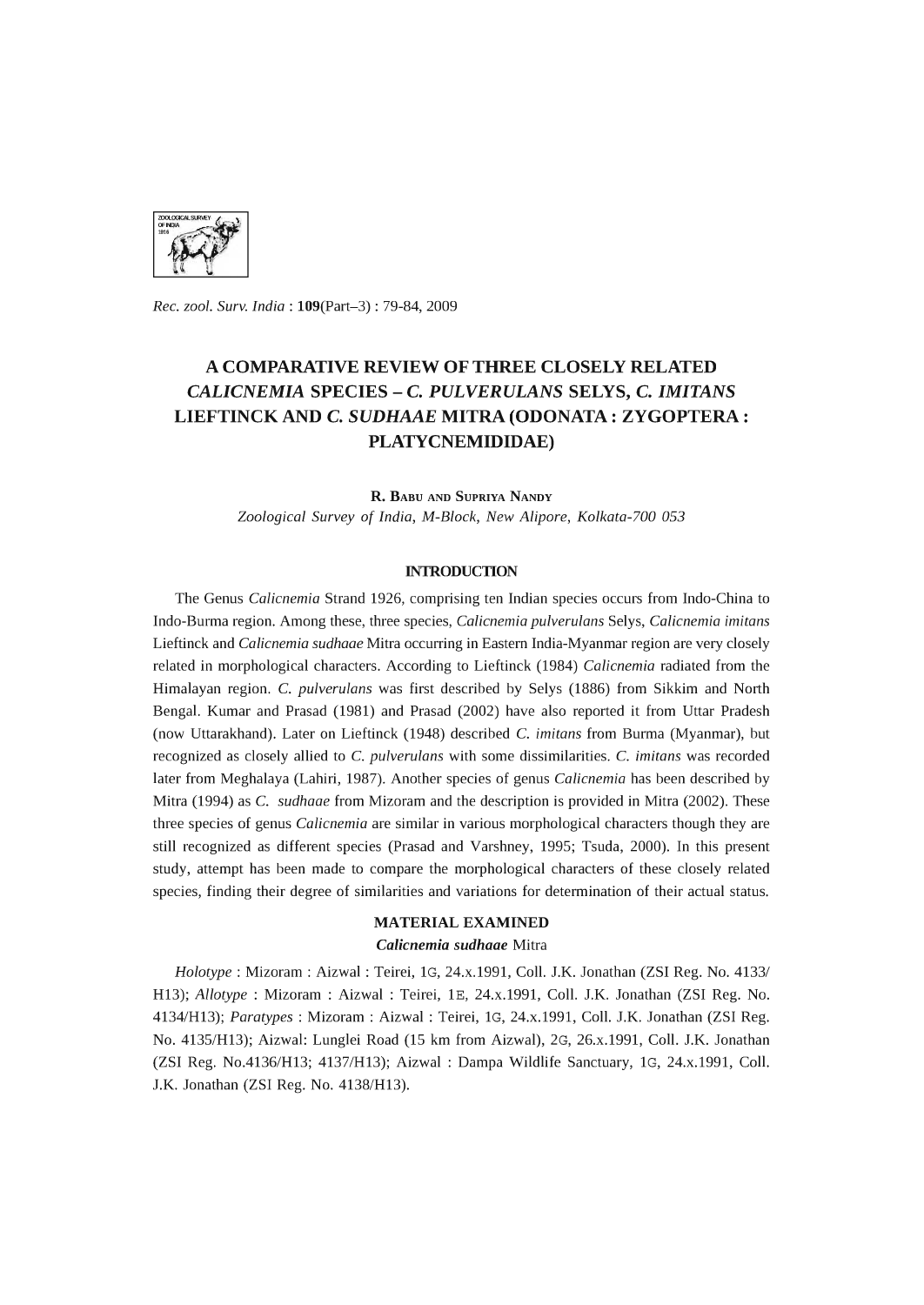## *Calicnemia pulverulans* Selys

Sikkim: Lingjok, IG, 20.v.1962, Coll. G. Ramakrishna (ZSI Reg. No. 3946/H13); Uttarakhand (Western Himalaya) : Chamoli : Debal, IG, IE, 03.ix.1972, ColI. T.K. Chakraborty (ZSI Reg. No. 4752/HI3; 4753/ H13).

### *Calicnemia imitans* Lieftinck

No specimen could be obtained for study. Hence the morphological characters and measurements are included here on the basis of the description provided by Lieftinck (1948).

## **FINDINGS**

The comparative study has been made and the morphological characters are provided in Table-I.

| Morphological     | C. pulverulans Selys                                                                                                                                                                                                                                                   | C. imitans Lieftinck                                                                                                                                                                                                                                                   | C. sudhaae Mitra                                                                                                                                                                     |  |
|-------------------|------------------------------------------------------------------------------------------------------------------------------------------------------------------------------------------------------------------------------------------------------------------------|------------------------------------------------------------------------------------------------------------------------------------------------------------------------------------------------------------------------------------------------------------------------|--------------------------------------------------------------------------------------------------------------------------------------------------------------------------------------|--|
| characters        |                                                                                                                                                                                                                                                                        |                                                                                                                                                                                                                                                                        |                                                                                                                                                                                      |  |
| Male              |                                                                                                                                                                                                                                                                        |                                                                                                                                                                                                                                                                        |                                                                                                                                                                                      |  |
| Labium            | White                                                                                                                                                                                                                                                                  | Brownish - yellow                                                                                                                                                                                                                                                      | Blackish brown                                                                                                                                                                       |  |
| Labrum            | Blackish brown,<br>broadly bordered with<br>yellow                                                                                                                                                                                                                     | Dark brownish black                                                                                                                                                                                                                                                    | <b>Black</b>                                                                                                                                                                         |  |
| Bases of mandible | Glossy black                                                                                                                                                                                                                                                           | Glossy black                                                                                                                                                                                                                                                           | <b>Black</b>                                                                                                                                                                         |  |
| Clypeus           | Glossy black                                                                                                                                                                                                                                                           | <b>Black</b>                                                                                                                                                                                                                                                           | <b>Black</b>                                                                                                                                                                         |  |
| Frons             | <b>Broad black</b>                                                                                                                                                                                                                                                     | Greyish blue                                                                                                                                                                                                                                                           | <b>Black</b>                                                                                                                                                                         |  |
| Prothorax         | Black, the middle lobe<br>pruinosed purplish, the<br>posterior lobe black,<br>elongate, rounded,<br>projecting back over<br>front of thorax.                                                                                                                           | Black, sides pruinosed<br>grayish blue, the<br>posterior lobe trape-<br>zoidal, lateral edges<br>rounded, its border<br>straight on middle.                                                                                                                            | Black, the middle lobe<br>pruinosed purplish, the<br>posterior lobe black,<br>rounded, projecting<br>back over front of<br>thorax.                                                   |  |
| Thorax            | Black, appearing blue<br>from pruinescence<br>except dorsum, which<br>is black, and encloses<br>narrow antehumeral<br>pruinosed blue stripes,<br>laterally the whole of<br>the side bluish due to<br>pruinescence, except<br>postero-lateral suture;<br>black beneath. | Velvet-black, but<br>appearing grayish-blue<br>from pruinescence; a<br>pair of narrow, straight<br>antehumeral<br>pruinescent stripes;<br>laterally the whole of<br>the sides bluish due to<br>pruinescence, except<br>an indefinite stripe<br>over the second suture. | Black, the antehumeral<br>stripe pruinosed blue,<br>laterally the<br>posterolateral suture<br>black; otherwise the<br>lateral side is blue due<br>to pruinescence; black<br>beneath. |  |
| Legs              | <b>Black</b>                                                                                                                                                                                                                                                           | <b>Black</b>                                                                                                                                                                                                                                                           | <b>Black</b>                                                                                                                                                                         |  |
| Abdomen           | Black, thinly<br>pruinosed, unmarked;<br>32-34 mm in length.                                                                                                                                                                                                           | Black, basal<br>segments thinly<br>pruinosed, intermediate<br>segments with steely<br>blue reflections;<br>29-30.5 mm in length.                                                                                                                                       | Black, thinly<br>pruinosed,<br>unmarked;<br>28-30 mm in length.                                                                                                                      |  |

|  | <b>Table-1.</b> Comparative morphological characters of three species of Genus Calicnemia Strand |  |  |  |
|--|--------------------------------------------------------------------------------------------------|--|--|--|
|  |                                                                                                  |  |  |  |

D:ZSI\(Rec-'09)-109 Fol\Rec-109(1)-46\(M-2)\80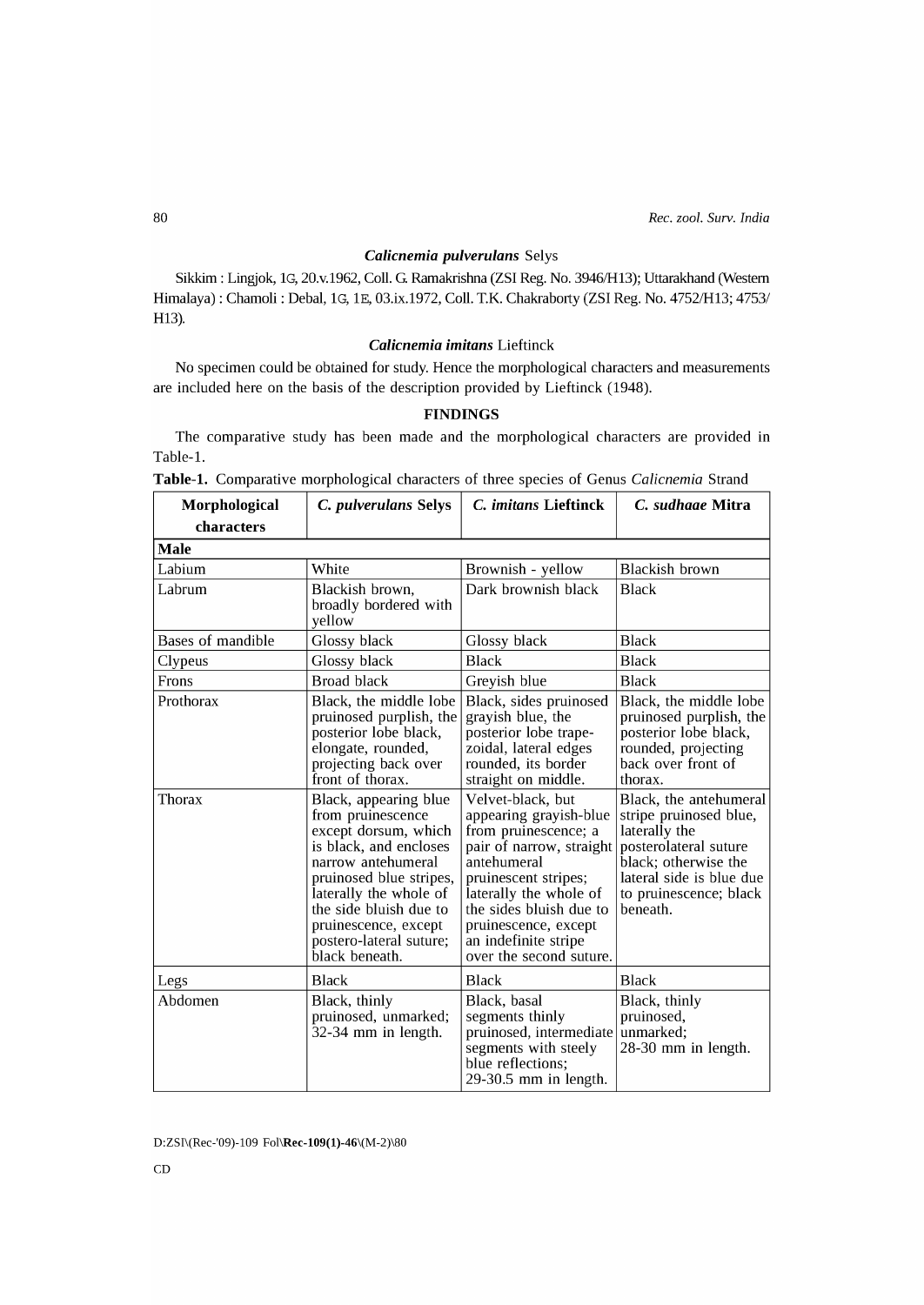| Morphological   | C. pulverulans Selys                                                                                                                                                                                                                                                                          | C. imitans Lieftinck                                                                                                                                                                                                                                                      | C. sudhaae Mitra                                                                                                                                                                                                                                                                          |  |
|-----------------|-----------------------------------------------------------------------------------------------------------------------------------------------------------------------------------------------------------------------------------------------------------------------------------------------|---------------------------------------------------------------------------------------------------------------------------------------------------------------------------------------------------------------------------------------------------------------------------|-------------------------------------------------------------------------------------------------------------------------------------------------------------------------------------------------------------------------------------------------------------------------------------------|--|
| characters      |                                                                                                                                                                                                                                                                                               |                                                                                                                                                                                                                                                                           |                                                                                                                                                                                                                                                                                           |  |
| Wings           | Hyaline; pterostigma<br>dark reddish-brown,<br>covering a more than<br>one cell, braced;<br>three cells between the<br>discoidal cell and<br>nervure descending<br>from the subnode.<br>17-18 postnodal<br>nervure in fore-wings,<br>15 in the hind-wing.<br>Hind-wing 25-27 mm<br>in length. | Hyaline; pterostigma<br>dark reddish-brown,<br>covering about 11/2<br>cell; 15-16 postnodal<br>nervure in fore-wings,<br>13-14 in the<br>hind-wing.<br>Hind-wing 19.5-22<br>mm in length.                                                                                 | Hyaline; pterostigma<br>brownish black,<br>covering a more than<br>one cell, braced; three<br>cells between the<br>discoidal cell and<br>nervure descending<br>from the subnode. 16-<br>18 postnodals in fore-<br>wings, $13-17$ in the<br>hind-wing.<br>Hind-wing 20-22<br>mm in length. |  |
| Anal appendages | Black, inferiors pale<br>yellow at base and<br>apex; superiors slightly<br>longer than segment<br>10, inferiors slightly<br>longer than superiors.                                                                                                                                            | Black both, superiors<br>slightly longer than<br>segment 10, inferiors<br>longer than superiors.                                                                                                                                                                          | Black, inferiors pale<br>yellow at apex, black<br>at base; superiors<br>longer than segment<br>10, inferiors longer<br>than superiors.                                                                                                                                                    |  |
| <b>Female</b>   |                                                                                                                                                                                                                                                                                               |                                                                                                                                                                                                                                                                           |                                                                                                                                                                                                                                                                                           |  |
| Labium          | White                                                                                                                                                                                                                                                                                         | Light yellow                                                                                                                                                                                                                                                              | Yellow                                                                                                                                                                                                                                                                                    |  |
| Labrum          | Blackish brown,<br>broadly bordered<br>with yellow                                                                                                                                                                                                                                            | Yellow with a black<br>mid-basal point                                                                                                                                                                                                                                    | Brownish yellow                                                                                                                                                                                                                                                                           |  |
| Prothorax       | Black with large hook-<br>shaped pale yellow<br>spot on each side of<br>middle lobe; posterior<br>lobe very small,<br>rounded black.                                                                                                                                                          | Black above, clear<br>yellow laterally;<br>posterior lobe<br>trapezoidal, lateral<br>edges rounded.                                                                                                                                                                       | Black, lateral sides<br>yellow; posterior<br>lobe small,<br>rounded black.                                                                                                                                                                                                                |  |
| Thorax          | Black on dorsum, with<br>a narrow antehumeral<br>pale yellow stripes on<br>each side of dorsum;<br>laterally pale bluish<br>green or greenish<br>yellow with moderate-<br>ly broad black stripe<br>on the postero-lateral<br>suture; beneath pale<br>yellow.                                  | Black, a pair of narrow,<br>parallel clear yellow<br>antehumeral stripes;<br>laterally the posterior<br>border black on<br>dorsum, the lower<br>remaining yellow and<br>traversed by thick<br>deep black stripe over<br>the second suture.<br>Venter of thorax<br>yellow. | Black on dorsum,<br>narrow olivaceous<br>yellow antehumeral<br>stripes, laterally<br>olivaceous yellow<br>except a black band on<br>the postero-lateral<br>suture; beneath<br>pale yellow.                                                                                                |  |

## BABU & NANDY: *A Comparative review of three closely related Calicnemia....C. Sudhaae Mitra* 81

D:ZSI\(Rec-'09)-109 Fol\Rec-109(1)-46\(M-2)\81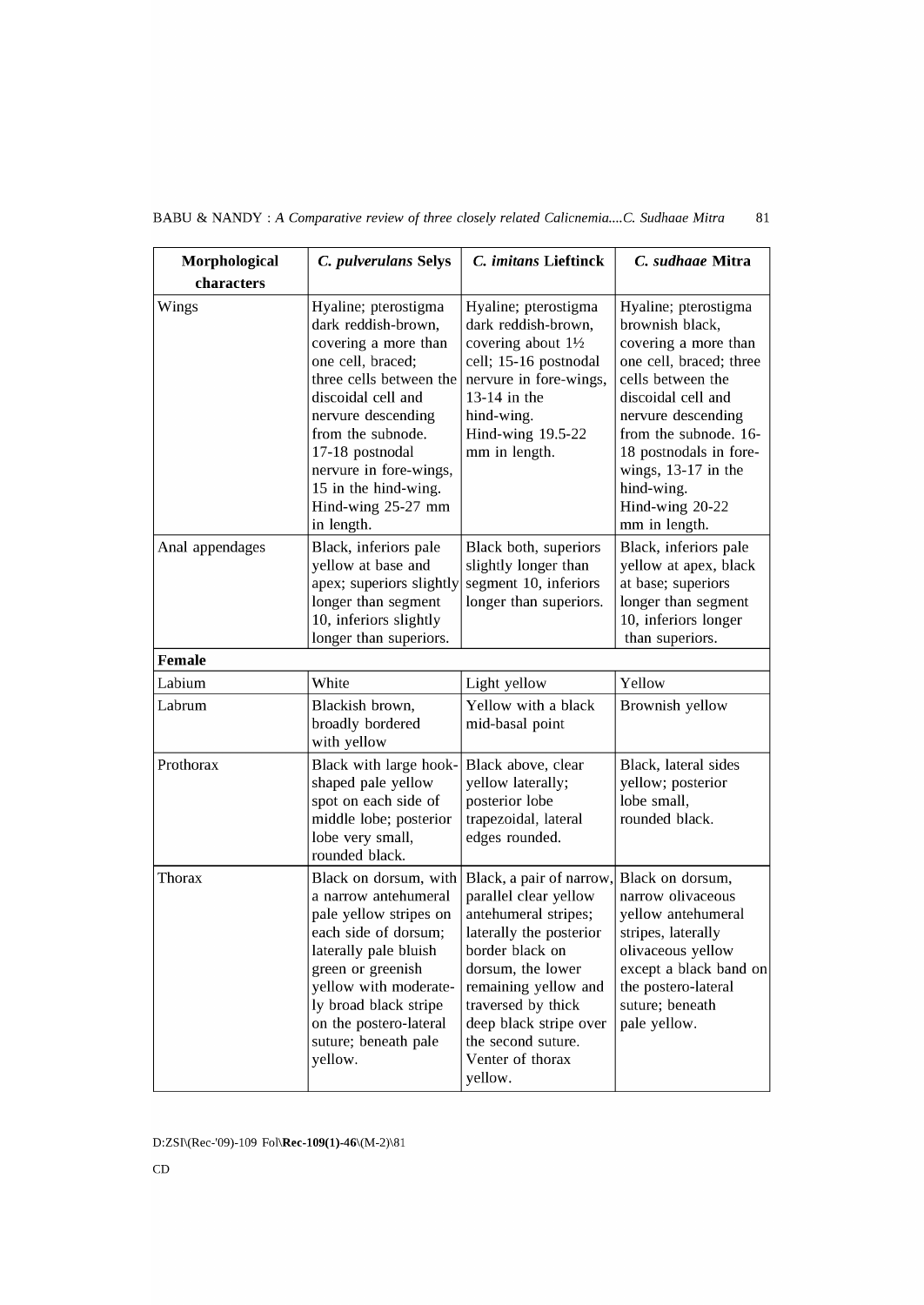82 *Rec. zool. Surv. India* 

| Morphological | C. pulverulans Selys                                                                                                                                                     | C. imitans Lieftinck                                                                                                                                     | C. sudhaae Mitra                                                                                                                                                                            |
|---------------|--------------------------------------------------------------------------------------------------------------------------------------------------------------------------|----------------------------------------------------------------------------------------------------------------------------------------------------------|---------------------------------------------------------------------------------------------------------------------------------------------------------------------------------------------|
| characters    |                                                                                                                                                                          |                                                                                                                                                          |                                                                                                                                                                                             |
| Legs          | Yellow, extensor<br>surface of legs black,<br>spines black.                                                                                                              | Yellow, all femora<br>heavily striped with<br>black posteriorly;<br>tibiae and tarsi brown.                                                              | Yellow, extensor<br>surface of legs black,<br>spines black.                                                                                                                                 |
| Abdomen       | Deep black except<br>segment 1 which is<br>pale yellow with a<br>small basal dorsal<br>black spot; segment<br>2 striped with<br>yellow laterally.<br>31 mm in length.    | Segment 1 bright<br>yellow with blackish<br>mid-dorsal spot, 2-5<br>metallic blue-black<br>with broad yellow<br>lateral stripe.<br>25-25.5 mm in length. | Black, first segment<br>yellow broadly on<br>sides, yellow lines on<br>the lateral side extends<br>up to the fifth segment;<br>6 to 10th segment<br>black on all sides.<br>28 mm in length. |
| Wings         | Hyaline, pterostigma<br>blackish brown;<br>covering $1\frac{1}{2}$ . 16 post-<br>nodal nervures in<br>fore-wing and 15 in<br>hind-wing.<br>Hind-wing 25 mm in<br>length. | Hyaline, pterostigma<br>dark brown. 14-16<br>postnodal nervures in<br>fore-wing and 13-15<br>in hind-wing.<br>Hind-wing 20.5-21<br>mm in length.         | Hyaline, pterostigma<br>dark brown, covering<br>more than one cell, 16<br>postnodal nervures in<br>fore-wing and 15 in<br>the hind-wing.<br>Hind-wing 22 mm<br>in length.                   |

### DISCUSSION

Mitra (1994) described C. *sudhaae* and Mitra (2002) provided a detailed description and also compared with specimens of C. *pulverulans* Selys and mentioned the differences, but he did not cite comparison between C. *sudhaae* and C. *imitans* Lieftinck.

C. *imitans* and C. *sudhaae* are considerably smaller than the C. *pulverulans* and differ further from C. *pulverulans* in having the labrum not bordered with yellow in both sexes. In male, the colour of labium are brownish-yellow in C. *imitans* and blackish-brown in C. *sudhaae,* whereas in C. *pulverulans* it is white in male and female. The female of C. *imitans* and C. *sudhaae* have greater amount of yellow colour on the head and basal abdominal segments when compared to C. *pulverulans.* The anal appendages of these three species are being cited here (Figs. 1-6). These species distinctly differ in their anal appendages, although agrees superficially with other morphological features. From the above, it appears that C. *imitans* and C. *sudhaae* are apparently similar in characters but distinct species as was believed by earlier workers.

#### **SUMMARY**

A comparative study of morphological characters of three species of Genus *Calicnemia* Strand *i.e.* C. *pulverulans,* C. *imitans,* and C. *sudhaae* has been made and found that they are very closely allied, but dissimilarities are there in the length of the hind-wing and abdomen, colour of the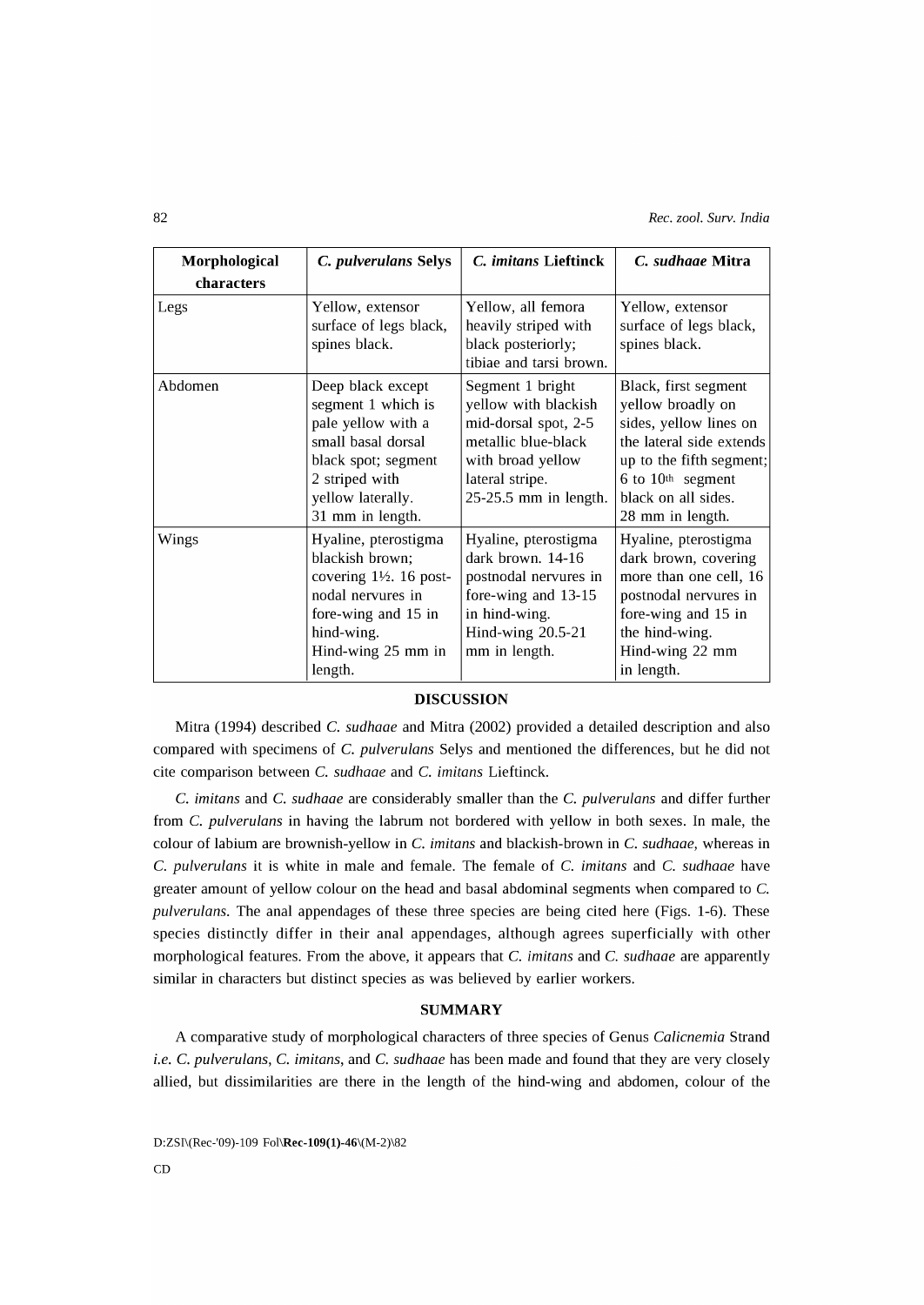

**Figs. 1-6.** 10th abdominal segment and anal appendages of male: 1. *Calicnemia imitans* Lieftinick (Dorsal view); 2. Lateral view of C. *imitans* (From Lieftinck, 1948); 3. *Calicnemia sudhaae* Mitra (Dorsal view); 4. Lateral view of C. *sudhaae;* 5. *Calicnemia pulverulans* Selys (Dorsal view); 6. Lateral view of C. *pulverulans.* 

D:ZSI\(Rec-'09)-109 Fol\Rec-l09(1)-46\(M-2)\83